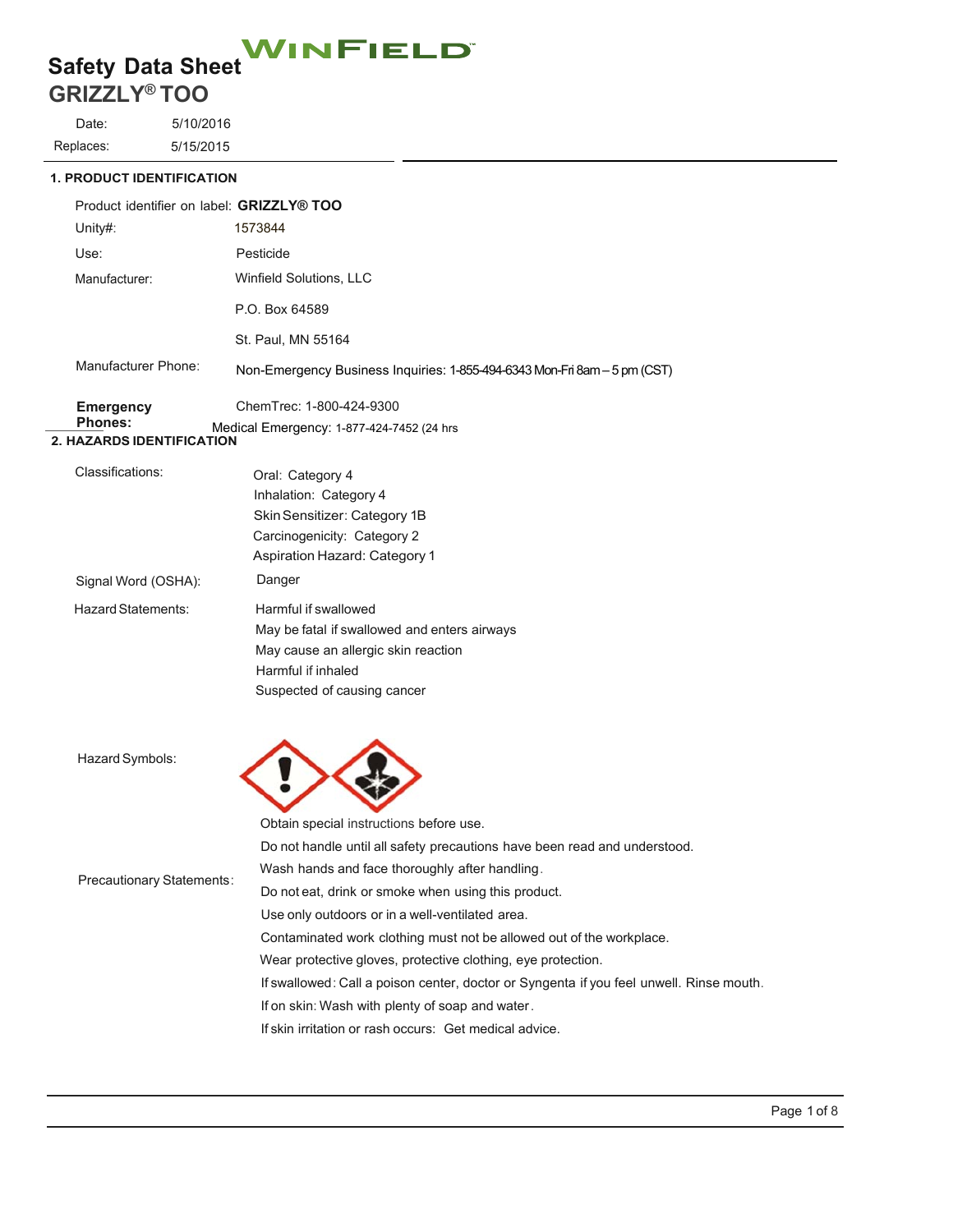# **Safety Data Sheet**

**GRIZZLY® TOO**

| Date:                    | 5/10/2016 |                                                                                                    |
|--------------------------|-----------|----------------------------------------------------------------------------------------------------|
| Replaces:                | 5/15/2015 |                                                                                                    |
|                          |           | If inhaled: Remove person to fresh air and keep comfortable for breathing.                         |
|                          |           | If exposed or concerned: Get medical advice/attention.                                             |
|                          |           | Call a poison center, doctor or Syngenta if you feel unwell.                                       |
|                          |           | See Section 4 First Aid Measures.                                                                  |
|                          |           | Do NOT induce vomiting.                                                                            |
|                          |           | Store locked up.                                                                                   |
|                          |           | Dispose of contents and container in accordance with local regulations.                            |
| Other Hazard Statements: |           | May cause temporary itching, tingling, burning or numbness of exposed<br>skin, called paresthesia. |

#### **3. COMPOSITION/INFORMATION ON INGREDIENTS**

| <b>Chemical Name</b>                                                                                   | Common Name             | <b>CAS Number</b>   | Concentration       |  |
|--------------------------------------------------------------------------------------------------------|-------------------------|---------------------|---------------------|--|
| <b>Titanium Dioxide</b>                                                                                | <b>Titanium Dioxide</b> | 13463-67-7          | <b>Trade Secret</b> |  |
| Petroleum Solvent                                                                                      | Petroleum Solvent       | 68477-31-6          | <b>Trade Secret</b> |  |
| Other ingredients                                                                                      | Other ingredients       | <b>Trade Secret</b> | $277.2\%$           |  |
| $[1a(S^*), 3a(Z)]$ -cyano(3-                                                                           | Lambda-Cyhalothrin      | 91465-08-6          | 22.8%               |  |
| phenoxyphenyl)methyl-3-(2-chloro-3,3,3-trifluoro-1-<br>propenyl) -2,2- dimethylcyclopropanecarboxylate |                         |                     |                     |  |

Ingredients not precisely identified are proprietary or non-hazardous. Values are not product specifications.

#### **4. FIRST AID MEASURES**

Have the product container, label or Safety Data Sheet with you when calling Syngenta (800-888-8372), a poison control center or doctor, or going for treatment.

| Ingestion: | If swallowed: Call a poison control center or doctor immediately for treatment advice. Do not give any liquid to |
|------------|------------------------------------------------------------------------------------------------------------------|
|            | the person. Do not induce vomiting unless told to do so by a poison control center or doctor. Do not give        |
|            | anything by mouth to an unconscious person.                                                                      |

Eye Contact: If in eyes: Hold eye open and rinse slowly and gently with water for 15-20 minutes. Remove contact lenses, if present, after 5 minutes, then continue rinsing eye. Call a poison control center or doctor for treatment advice.

Skin Contact: If on skin or clothing: Take off contaminated clothing. Rinse skin immediately with plenty of water for 15-20 minutes. Call a poison control center or doctor for treatment advice.

Inhalation: If inhaled: Move person to fresh air. If person is not breathing, call 911 or an ambulance, then give artificial respiration, preferably mouth-to-mouth if possible. Call a poison control center or doctor for further treatment advice.

#### Most important symptoms/effects:

Allergic skin reaction

#### Indication of immediate medical attention and special treatment

needed: There is no specific antidote if this product is ingested.

Treat symptomatically.

Persons suffering a temporary allergic reaction may respond to treatment with antihistamines or steroid creams and/or system ic steroids.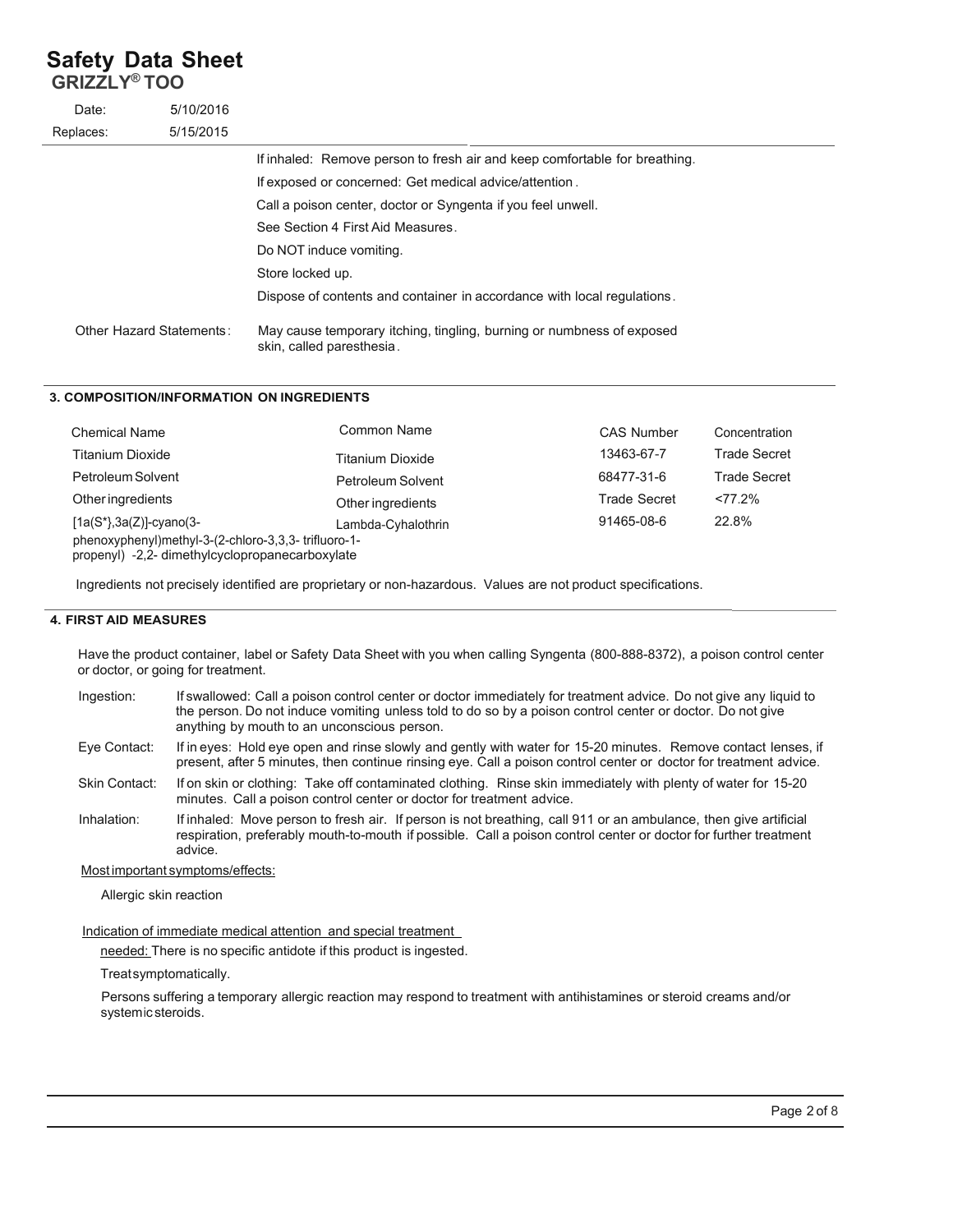# **Safety Data Sheet**

# **GRIZZLY® TOO**

Date: Replaces: 5/10/2016 5/15/2015

> Skin contact paresthesia effects (itching, tingling, burning or numbness) are transient, lasting up to 24 hours. Treat symptomatically.

Contains petroleum distillate - vomiting may cause aspiration pneumonia.

#### **5. FIRE FIGHTING MEASURES**

Suitable (and unsuitable) extinguishing media:

Use dry chemical, foam or C02 extinguishing media. If water is used to fight fire, dike and collect runoff.

Specific Hazards:

During a fire, irritating and possibly toxic gases may be generated by thermal decomposition or combustion .

Special protective equipment and precautions for firefighters:

Wear full protective clothing and self-contained breathing apparatus . Evacuate nonessential personnel from the area to prevent human exposure to fire, smoke, fumes or products of combustion .

#### **6. ACC IDENTAL RELEASE MEASURES**

Personal precautions, protective equipment, and emergency procedures:

Follow exposure controls/personal protection outlined in Section 8.

Methods and materials for containment and cleaning up:

Control the spill at its source. Contain the spill to prevent from spreading or contaminating soil or from entering sewage and drainage systems or any body of water. Clean up spills immediately, observing precautions outlined in Section 8. Cover entire spill with absorbing material and place into compatible disposal container. Scrub area with hard water detergent (e.g. commercial products such as Tide, Joy, Spic and Span). Pick up wash liquid with additional absorbent and place into compatible disposal container. Once all material is cleaned up and placed in a disposal container, seal container and arrange for disposition.

#### **7. HANDLING AND STORAGE**

Precautions for safe handling:

Store the material in a well-ventilated, secure area out of reach of children and domestic animals . Do not store food, beverages or tobacco products in the storage area. Prevent eating, drinking, tobacco use, and cosmetic application in areas where there is a potential for exposure to the material. Wash thoroughly with soap and water after handling.

Conditions for safe storage, including any incompatibilities:

Store locked up.

#### **8. EXPOSURE CONTROLS/PERSONAL PROTECTION**

#### **THE FOLLOWING RECOMMENDAT IONS FOR EXPOSURE CONTROLS/PERSONAL PROTECTION ARE INTENDED FOR THE MANUFACTURE, FORMULATION AND PACKAGING OF THIS PRODUCT.**

**FOR COMMERCIAL APPLICATIONS AND/OR ON-FARM APPLICAT IONS CONSULT THE PRODUCT LABEL.**

**Occupational Exposure Limits:** 

| <b>Chemical Name</b> | OSHA                             | PEL | <b>ACGIH TLV</b>         | Other                                                                                | Source       |
|----------------------|----------------------------------|-----|--------------------------|--------------------------------------------------------------------------------------|--------------|
| Titanium Dioxide     | 15 mg/m <sup>3</sup> TWA (total) |     | 10 mg/m <sup>3</sup> TWA | 2.4 mg/m <sup>3</sup> 10-hr<br>TWA (fine dust); $0.3$<br>$mg/m3$ (ultrafine<br>dust) | Manufacturer |
| Petroleum Solvent    | Not Established                  |     | Not Established          | 100 mg/m <sup>3</sup> (17 ppm) Manufacturer                                          |              |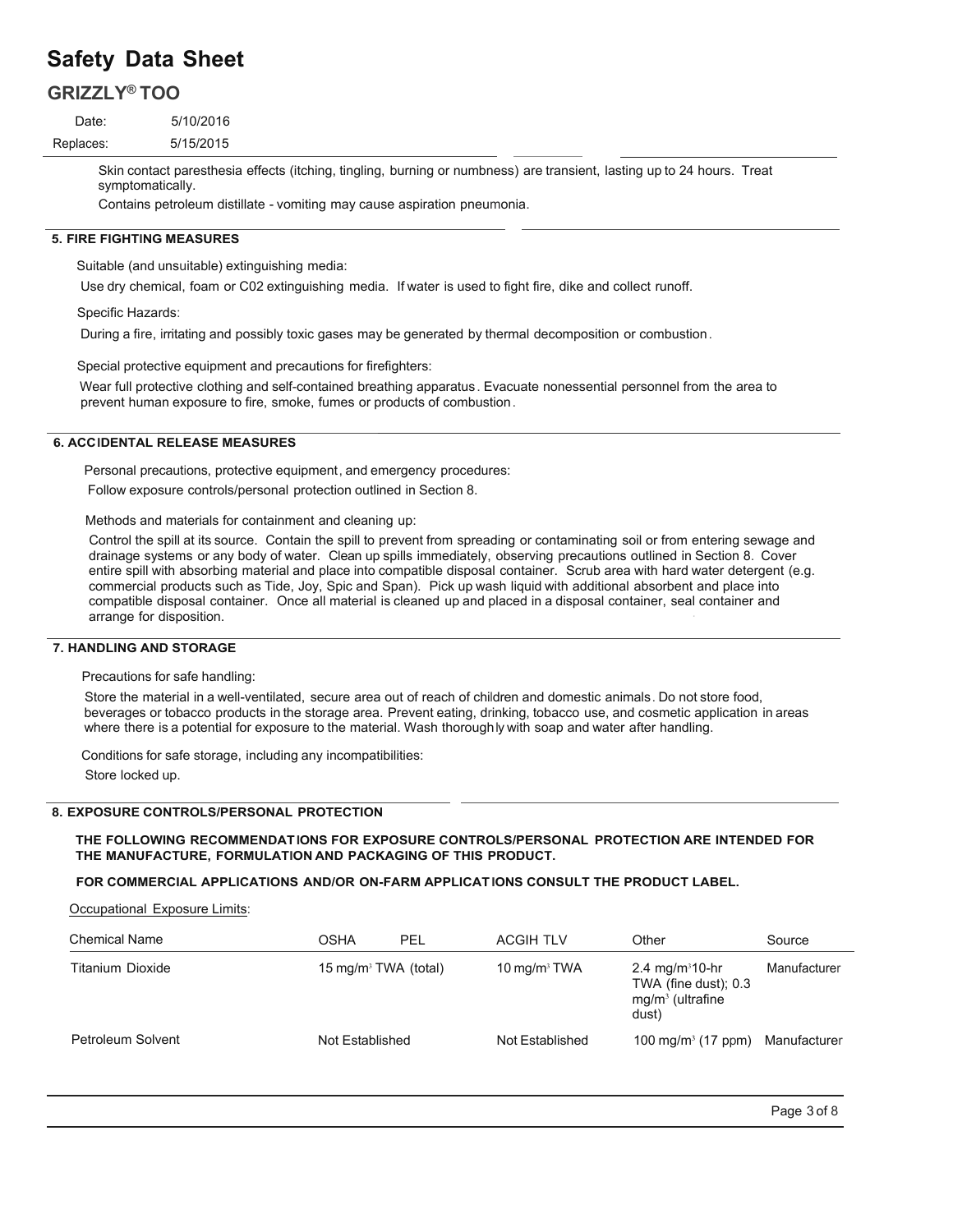## **Safety Data Sheet GRIZZLY® TOO**

| Date:              | 1/18/2016 |                 |                 |                                        |                       |
|--------------------|-----------|-----------------|-----------------|----------------------------------------|-----------------------|
| Replaces:          | 6/17/2015 |                 |                 |                                        |                       |
| Other ingredients  |           | Not Established | Not Established | Not Established                        | <b>Not Applicable</b> |
| Lambda-Cyhalothrin |           | Not Established | Not Established | $0.04$ mg/m <sup>3</sup> TWA<br>(skin) | Syngenta              |

#### Appropriate engineering controls:

Use effective engineering controls to comply with occupational exposure limits (if applicable) .

#### Individual protection measures.

#### Ingestion:

Prevent eating, drinking, tobacco usage and cosmetic application in areas where there is a potential for exposure to the material. Wash thoroughly with soap and water after handling.

#### Eye Contact:

Where eye contact is likely, use chemical splash goggles .

#### Skin Contact:

Where contact is likely, wear chemical-resistant gloves (such as barrier laminate, butyl rubber, nitrile rubber or Viton), coveralls, socks and chemical-resistant footwear.

Stringent housekeeping measures are necessary to prevent translocation of the material from contaminated work surfaces to uncontaminated surfaces (railings, doors, etc.). Unprotected contact with such translocated material can result in paresthesia effects (see Section 11 of MSDS). Do not touch unprotected skin areas (face) with contaminated gloves or clothing.

#### Inhalation:

A combination particulate/organic vapor respirator should be used until effective engineering controls are installed to comply with occupational exposure limits, or until exposure limits are established. Use a NIOSH approved respirator with an organic vapor (OV) cartridge or canister with any R, P or HE filter .

Use a self-contained breathing apparatus in cases of emergency spills, when exposure levels are unknown, or under any circumstances where air-purifying respirators may not provide adequate protection.

#### **9. PHYSICAL AND CHEMICAL PROPERTIES**

| Appearance: White liquid                                                                    |  |  |  |  |
|---------------------------------------------------------------------------------------------|--|--|--|--|
| Odor: Aromatic                                                                              |  |  |  |  |
| Odor Threshold: Not Available                                                               |  |  |  |  |
| pH: 5.5 (1% in deionized H20 @ 77°F (25°C))<br>Melting point/freezing point: Not Applicable |  |  |  |  |
| Initial boiling point and boiling range: Not Available                                      |  |  |  |  |
| > 212°F (Pensky-Martens CC)<br>Flash Point (Test Method):                                   |  |  |  |  |
| <b>Not Available</b><br>Flammable Limits (% in Air):                                        |  |  |  |  |
| Flammability:<br>NotApplicable                                                              |  |  |  |  |
| Vapor Pressure: Lambda-Cyhalothrin $1.5 \times 10(-9)$ mmHg @ 68°F (20°C)                   |  |  |  |  |
| Vapor Density: Not Available                                                                |  |  |  |  |
| Relative Density: 1.096 $q/cm^3$ @ 68°F (25°C)                                              |  |  |  |  |
| Solubility (ies): Lambda-Cyhalothrin 0.004 mg/l                                             |  |  |  |  |
| Partition coefficient: n-octanol/water: Not Available                                       |  |  |  |  |
| Autoignition Temperature: 1193°F                                                            |  |  |  |  |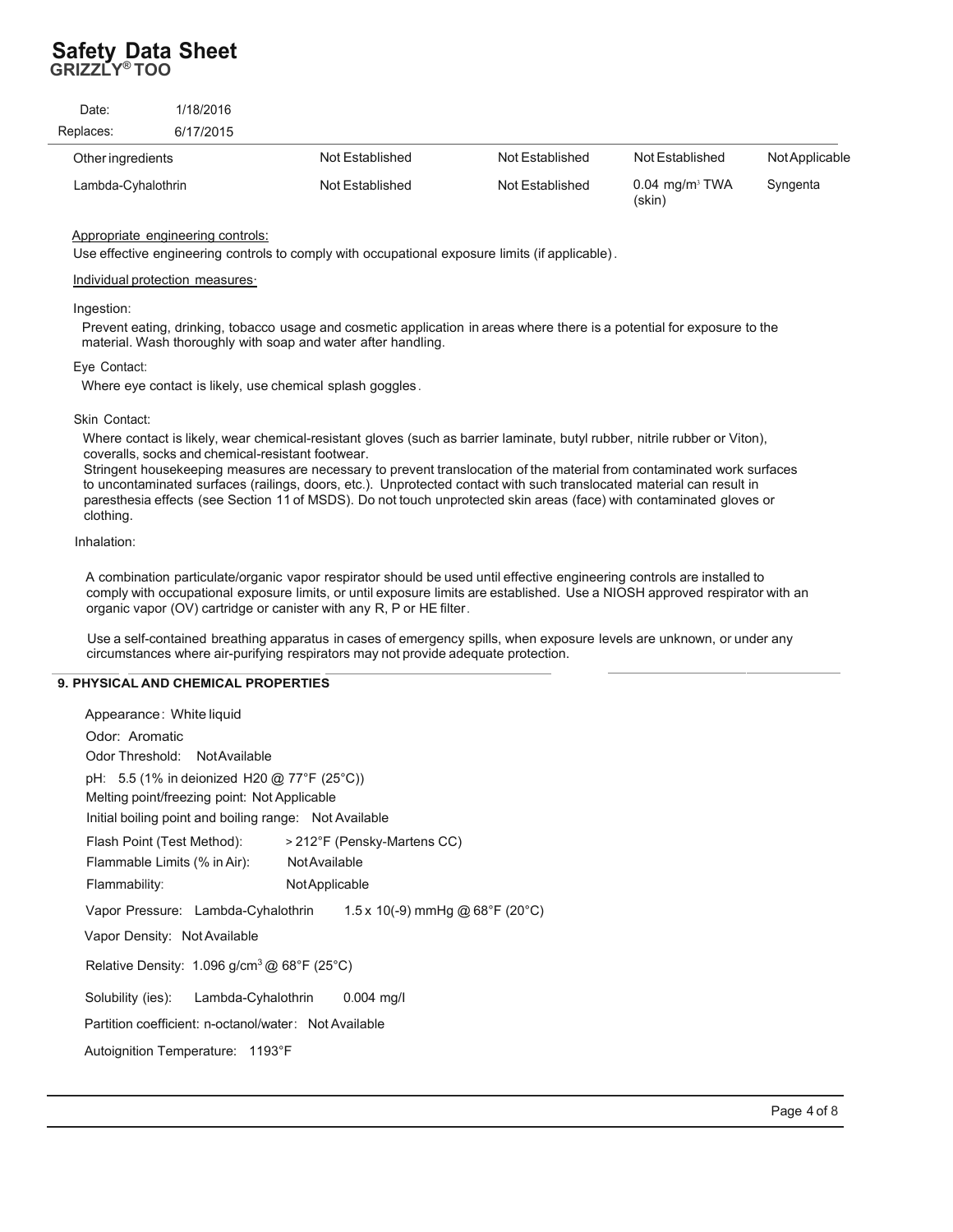# **Safety Data Sheet GRIZZLY® TOO**

Date: Replaces: 5/10/2016 5/15/2015

Decomposition Temperature: Not Available

Viscosity: Not Available

Other: None

### **10. STABILITY AND REACTIVITY**

Reactivity: Not reactive.

Chemical stability: Stable under normal use and storage conditions.

Possibility of hazardous reactions: Will not occur .

Conditions to Avoid: None known.

Incompatible materials: None known.

Hazardous Decomposition Products: None known.

#### **11. TOXICOLOGICAL INFORMATION**

**Health effects information** 

Likely routes of exposure: Dermal, Inhalation

Symptoms of exposure: Not Applicab le

Delayed, immediate and chronic effects of exposure: Possible carcinogenicity, Allergic skin reaction, Respiratory irritation, Paresthesia

#### Numerical measures of toxicity (acute toxicity/irritation studies (finished product))

| Ingestion:          | Oral (LD50 Female Rat):                                                   | 310 mg/kg body weight (based on results<br>from similar product[s])    |  |
|---------------------|---------------------------------------------------------------------------|------------------------------------------------------------------------|--|
| Dermal:             | Dermal (LD50 Rabbit) :                                                    | > 2000 mg/kg body weight (based on results<br>from similar product[s]) |  |
| Inhalation:         | Inhalation (LC50 Female<br>$Rat)$ :                                       | 3.12 mg/l air - 4 hours                                                |  |
| Eve Contact:        | Mildly Irritating (Rabbit) (based on results from similar product[s])     |                                                                        |  |
| Skin Contact:       | Moderately Irritating (Rabbit) (based on results from similar product[s]) |                                                                        |  |
| Skin Sensitization: | A skin sensitizer (derived from components)                               |                                                                        |  |

#### Reproductive/Developmental Effects

Lambda-Cyhalothrin : Not a developmental or reproductive toxicant.

#### Chronic/Subchronic Toxicity Studies

Lambda-Cyhalothrin : Reversible paresthesia (abnormal skin sensation) . Reversible clinical signs of neurotoxicity in mammals.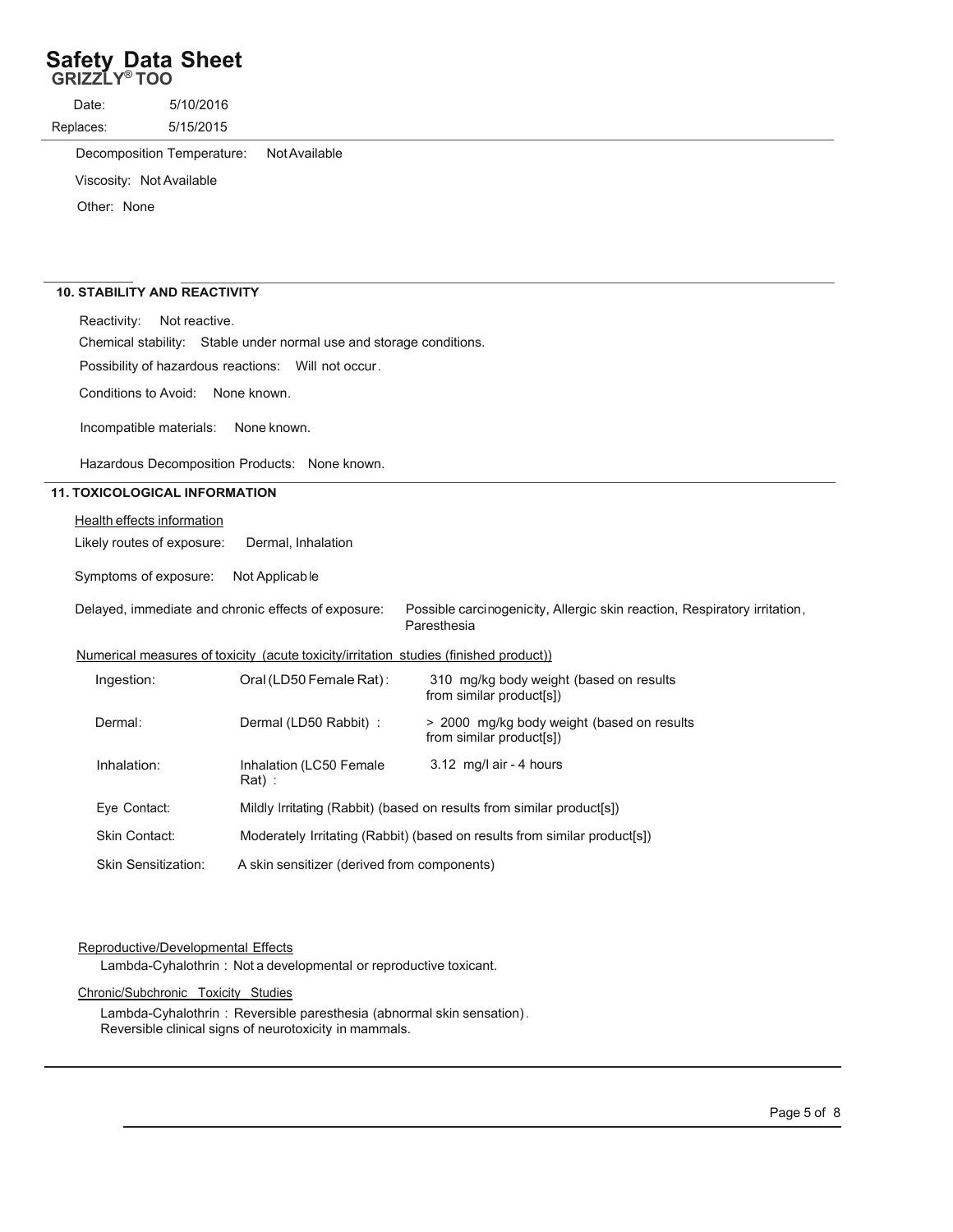# **Safety Data Sheet GRIZZLY® TOO**

| Date:     | 5/10/2016 |
|-----------|-----------|
| Replaces: | 5/15/2015 |

#### **Carcinogenicity**

Lambda-Cyhalothrin : No treatment-related tumors in rats or mice.

| <b>Chemical Name</b>                                       | NTP/IARC/OSHA Carcinogen |
|------------------------------------------------------------|--------------------------|
| Titanium Dioxide                                           | IARC Group 28            |
| Petroleum Solvent                                          | No                       |
| Other ingredients                                          | No.                      |
| $[1a(S^*)]$ 3a(7)]-cvano(3-phenoxyphenyl)methyl - No 3-(2- |                          |

iyi)metriyi chloro-3,3,3-trifluoro -1-propenyl}-2,2 dimethylcyclopropanecarboxylate

#### Other Toxicity Information

In humans, contact with exposed skin may result in temporary itching, tingling, burning or numbness, called paresthesia. The effect may result from splash, aerosol, or hot vapor contact, or transfer to the face from contaminated gloves and hands. The symptoms normally disappear within 24 hours. Face and genital areas are especially susceptible to this effect. Paresthesia involving the face is also known as "subjective facial sensation" or SFS.

#### Toxicity of Other

Components Other

#### ingredients

Not Established

#### Petroleum Solvent

Repeated exposure may cause skin dryness or cracking. If swallowed, may be aspirated and cause lung damage . May be irritating to the eyes, nose, throat and lungs. May cause central nervous system depression.

#### Titanium Dioxide

Titanium dioxide is listed as an IARC Group 28 (Possibly Carcinogenic to Humans). Prolonged exposure causes respiratory irritation and may lead to pulmonary fibrosis. Normal handling and field strength application of this product are not expected to result in exposures exceeding the occupational exposure limit(s) for this ingredient.

#### **Target Organs**

| Active Ingredients  |                                   |
|---------------------|-----------------------------------|
| Lambda-Cyhalothrin: | Liver, nervous system             |
| Inert Ingredients   |                                   |
| Other ingredients:  | Not Established                   |
| Petroleum Solvent:  | Skin, eye, respiratory tract, CNS |
| Titanium Dioxide:   | Lung                              |

#### 12. **ECOLOGICAL INFORMATION**

#### Eco-Acute Toxicity

 Lambda-Cyhalothrin : Fish (Rainbow Trout) 96-hour LC50 0.19 ppb Bird (Mallard Duck) LD50 Oral > 3950 mg/kg Invertebrate (Water Flea) 48-hour EC50 0.04 ppb

#### Environmental Fate

Lambda-Cyhalothrin :

The information presented here is for the active ingredient, lambda-cyhalothrin. Not persistent in soil or water. Immobile in soil. Sinks in water (after 24 h).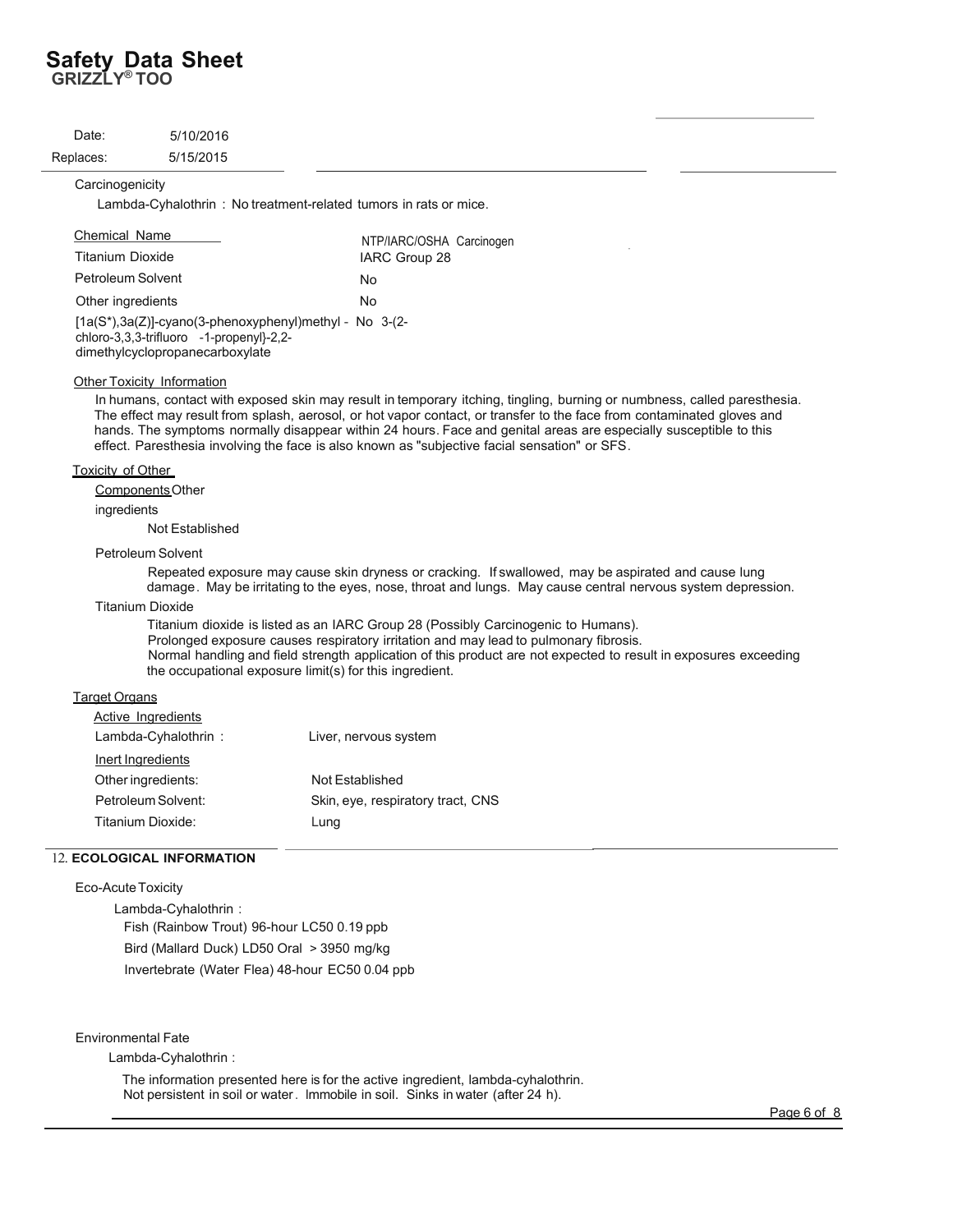## **Safety Data Sheet GRIZZLY® TOO**

| Date:     | 5/10/2016 |  |  |
|-----------|-----------|--|--|
| Replaces: | 5/15/2015 |  |  |
|           |           |  |  |

#### **13. DISPOSAL CONSIDERATIONS**

Disposal:

Do not reuse product containers. Dispose of product containers, waste containers, and residues according to local, state, and federal health and environmental regulations.

Characteristic Waste: Not Applicable

Listed Waste: Not Applicable

#### **14. TRANSPORT INFORMATION**

#### DOT Classification

Ground Transport - NAFTA Not Regulated

#### **Comments**

Water Transport - International Proper Shipping Name: Environmentally Hazardous Substance, Liquid, N.O.S.(Lambda-Cyhalothrin), Marine Pollutant Hazard Class: Class 9 Identification Number: UN 3082 Packing Group: PG Ill

Air Transport

Proper Shipping Name: Environmentally Hazardous Substance, Liquid, N.O.S.(Lambda-Cyhalothrin) Hazard Class: Class 9 Identification Number: UN 3082 Packing Group: PG Ill

#### **15. REGULATORY INFORMATION**

#### Pesticide Registration:

This chemical is a pesticide product registered by the Environmental Protection Agency and is subject to certain labeling requirements under federal pesticide law. These requirements differ from the classification criteria and hazard information required for safety data sheets, and for workplace labels of non-pesticide chemicals. Following is the hazard information as required on the pesticide label:

Warning: May be fatal if swallowed. Causes moderate eye irritation. Harmful if absorbed through skin. Avoid contact with eyes, skin or clothing. Prolonged or frequently repeated skin contact may cause allergic reaction in some individuals. Wash thoroughly with soap and water after handling and before eating, drinking, chewing gum or using tobacco . Remove and wash contaminated clothing before reuse.

EPA Registration Number(s): 100-1295-1381

EPCRA SARA Title Ill Classification:

| Section 311/312 Hazard Classes: | Acute Health Hazard   |  |  |  |
|---------------------------------|-----------------------|--|--|--|
|                                 | Chronic Health Hazard |  |  |  |
| Section 313 Toxic Chemicals:    | None                  |  |  |  |

CERCLA/SARA 304 Reportable Quantity (RQ):